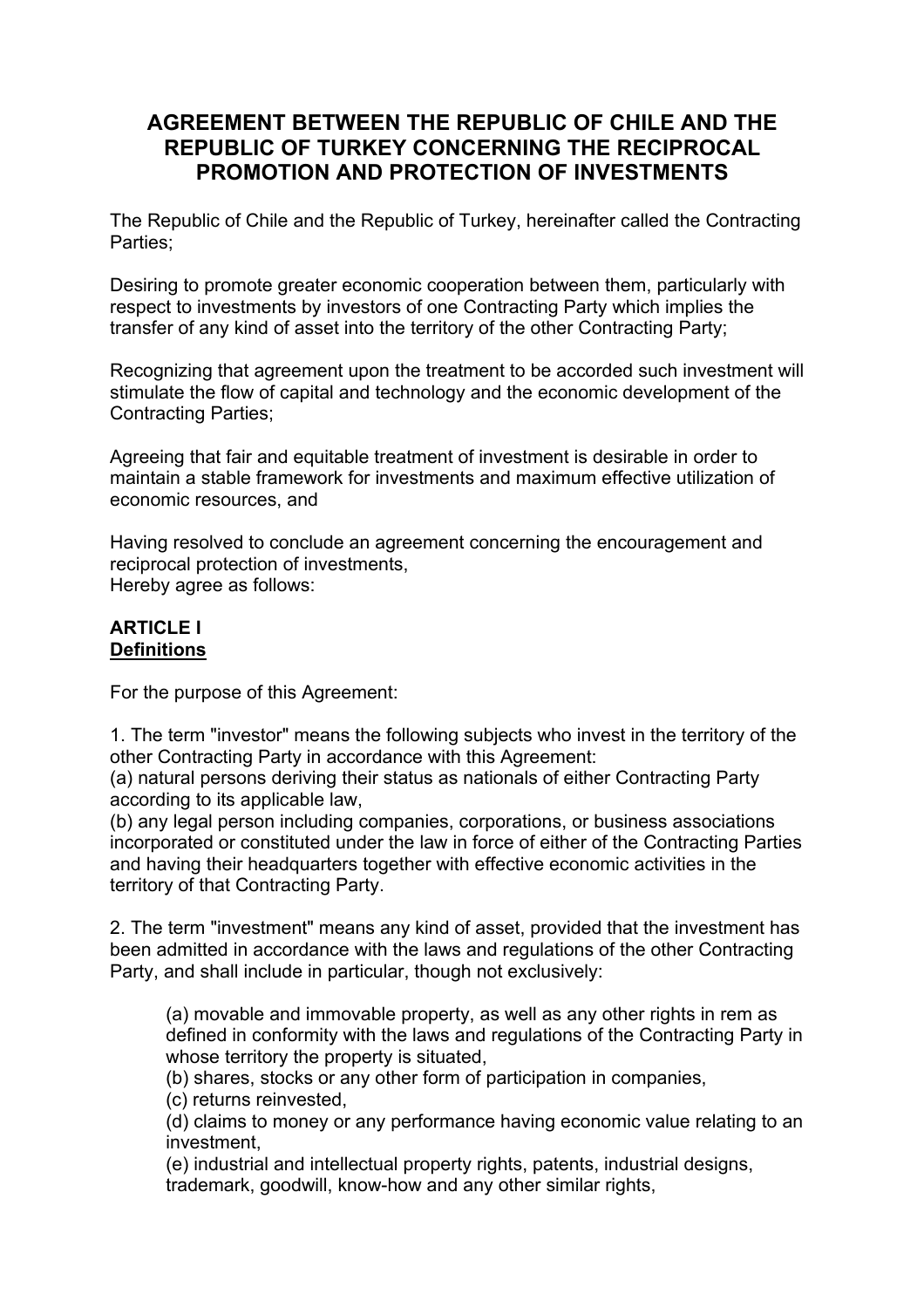(f) concessions conferred by law or by contract, including the concessions related to natural resources.

3. The term "returns" means the amounts yielded by an investment and includes in particular, though not exclusively, profit, interest and dividendes.

4. The term "territory" includes the areas of the exclusive economic zone and the continental shelf insofar as international law permits the Contracting Party concerned to exercise sovereign rights or jurisdiction in these areas.

#### **ARTICI F II Scope of Application**

This Agreement shall apply to investments in the territory of one Contracting Party made in accordance with its legislation, prior to or after the entry into force of the Agreement, by investors of the other Contracting Party. It shall however not be applicable to disputes which arose prior to its entry into force.

#### **ARTICLE III Promotion of Investments**

Each Contracting Party shall promote in its territory investments and associated activities therewith by investors of the other Contracting Party and shall admit such investments in accordance with its laws and regulations, on a basis no less favourable than that accorded in similar situations to investments of investors of any third country.

### **ARTICLE IV Protection of Investments**

1. Each Contracting Party shall at all times ensure fair and equitable treatment to the investors of the other Contracting Party and shall not impair the management, maintenance, use, enjoyment or disposal thereof, through unjustified or discriminatory measures.

2. Each Contracting Party shall acord to these investments, once established, treatment no less favourable than that accorded in similar situations to investments of its own investors or to investments of investors of any third country, whichever is the most favourable.

3. Subject to the laws and regulations of the Contracting Parties relating to the entry, sojourn and employment of aliens:

(a) nationals of either Contracting Party shall be permitted to enter and to remain in the territory of the other Contracting Party for the purpose of establishing, developing, administering or advising on the operation of an investment to which they, or an investor of the first Contracting Party that employs them, have committed or are in the process of committing capital or other resources,

(b) legal persons, as defined in Article I. 1 (b), which are constituted under the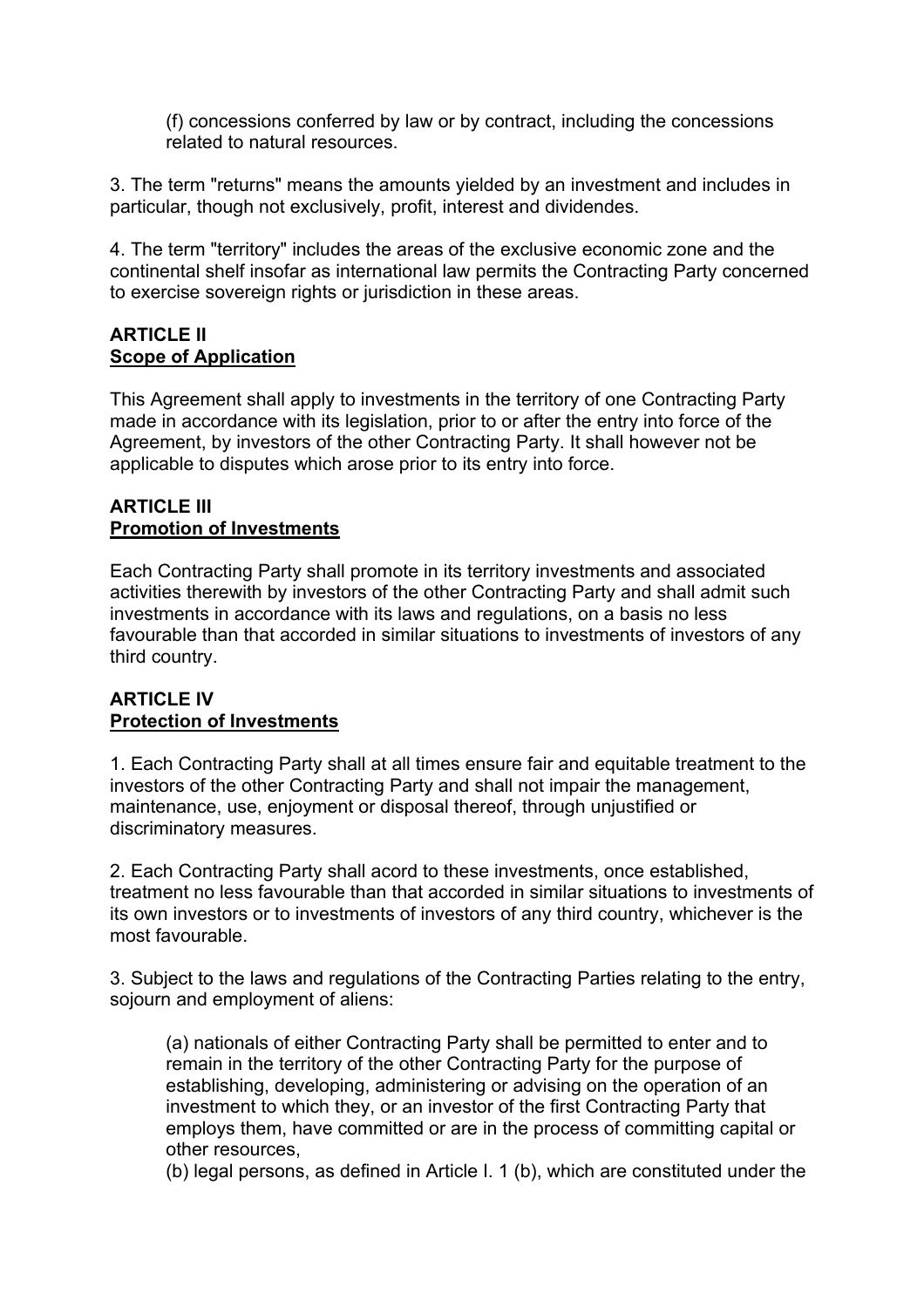applicable laws and regulations of one Contracting Party, and which are investments of investors of the other Contracting Party, shall be permitted to engage managerial and technical personnel of their choice, regardless of nationality.

4. The provisions of this Article shall have no effect in relation to following agreements entered into by either of the Contracting Parties:

(a) relating to any existing or future customs unions, common markets, free trade areas, regional economic organizations or similar international agreements,

(b) relating wholly or mainly to taxation.

### **ARTICLE V Expropriation and Compensation**

1. Neither of the Contracting Parties shall take any measures of nationalization or expropriation or any other measure having the same effect against investments in its territory belonging to investors of the other Contracting Party, unless the measures are taken in the public benefit and under due process of law. The measures are accompanied by provisions for the payment of prompt, adequate and effective compensation. Such compensation shall amount to the market value of the expropriated investment immediately before the expropriation or before the impending expropriation became public knowledge, whichever is earlier, shall include interest from the date of expropriation, shall be paid without undue delay and shall be effectively realizable and freely transferable.

2. The investor affected shall have a right to access, under the law of the Contracting Party making the expropriation, to the judicial authority of that Party, in order to review the amount of compensation and the legality of any such expropriation or comparable measure.

#### **ARTICLE VI Compensation for Losses**

Investors of either Contracting Party whose investments suffer losses in the territory of the other Contracting Party owing to war, insurrection, civil disturbance or other similar events shall be accorded by such other Contracting Party a treatment not less favourable than that accorded to its own investors or to investors of any third country, whichever is the most favourable treatment, as regards any measures it adopts in relation to such losses.

#### **ARTICLE VII Transfers**

1. Each Contracting Party shall allow without delay the investors of the other Contracting Party the transfer of funds in connection with an investment in a freely convertible currency, particularly of: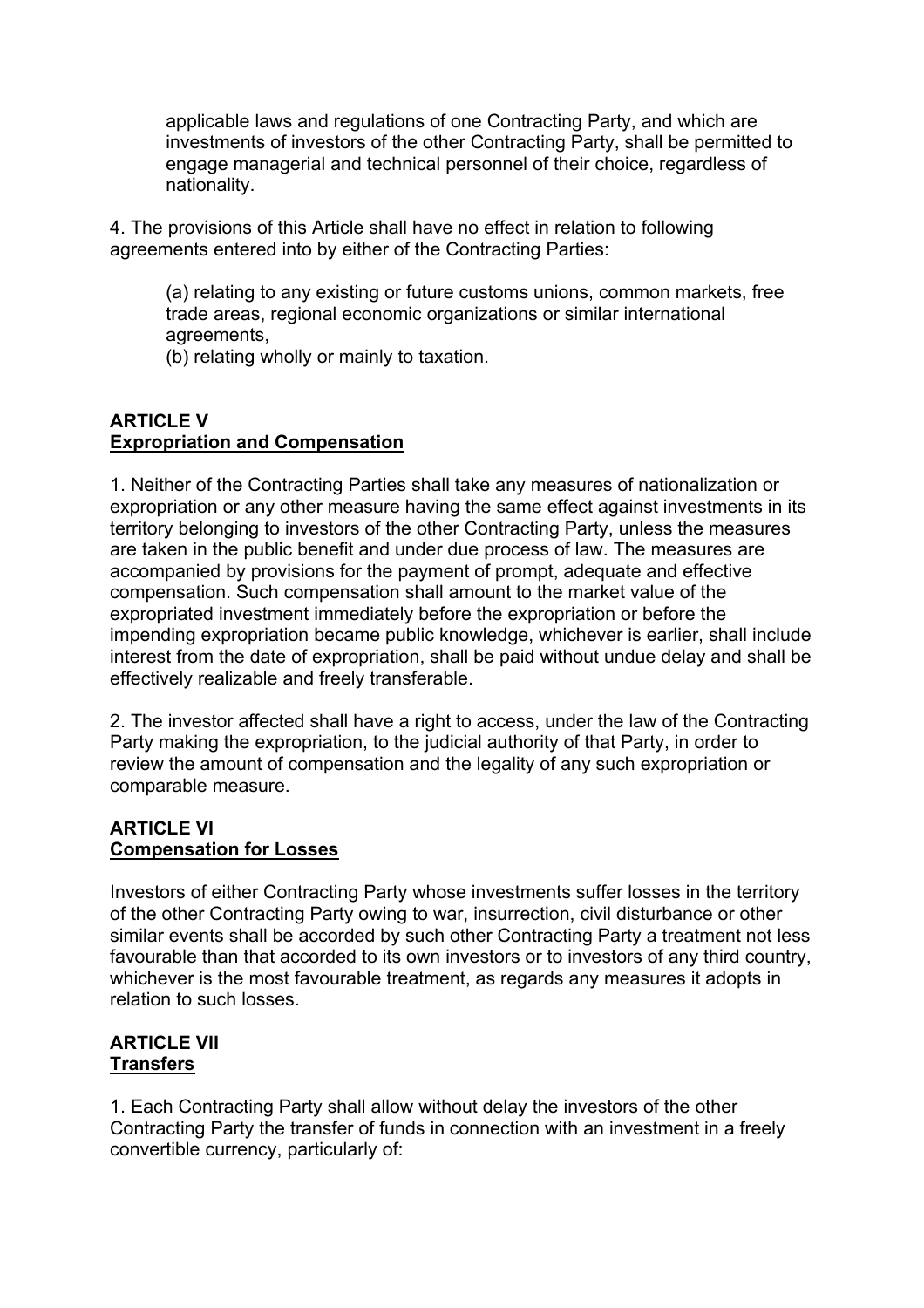(a) returns,

(b) proceeds from the sale or liquidation of all or any part of an investment, (c) compensation pursuant to Articles V and VI,

(d) reimbursements and interest payments deriving from loans in connection with investments,

(e) salaries, wages and other remunerations received by the nationals of one Contracting Party who have obtained in the territory of the other Contracting Party the corresponding work permits relative to an investment, and (f) payments arising from an investment dispute.

2. Transfers shall be made in the convertible currency in which the investment has been made or in any convertible currency if so agreed by the investor and at the rate of exchange in force at the date of transfer.

3. Notwithstanding the provisions of paragraphs 1. and 2., either Contracting Party may maintain laws and regulations:

(a) prescribing procedures to be followed concerning transfers permitted by this Article, provided that such procedures are completed without delay by the Contracting Party concerned and do not impair the substance of the rights set forth in paragraphs 1. and 2. of this Article,

(b) requiring reports of currency transfer,

(c) imposing income taxes by such means as a withholding tax applicable to dividends or other transfers. Furthermore, either Contracting Party may protect the rights of

creditors or ensure the satisfaction of judgment in an adjudicatory proceeding, through the equitable, non-discriminatory and good faith application of its law.

#### **ARTICLE VIII Subrogation**

1. If the investment of an investor of one Contracting Party is insured against noncommercial risks under a system established by law, any subrogation of the insurer which stems from the terms of the insurance agreement shall be recognized by the other Contracting Party.

2. The insurer shall not be entitled to exercise any rights other than the rights which the investor would have been entitled to exercise.

3. Disputes beteen a Contracting Party and an insurer shall be settled in accordance with the provisions of Article XI of this Agreement.

#### **ARTICLE IX More Favourable Provisions**

If the provisions of international legal obligations or of the laws and regulations of either Contracting Party or the Agreements or any other form of obligations existing at present or established hereafter between the Contracting Parties in addition to the present Agreement or if any agreement between an investor of one Contracting Party and the other Contracting Party contain rules, whether general or specific, entitling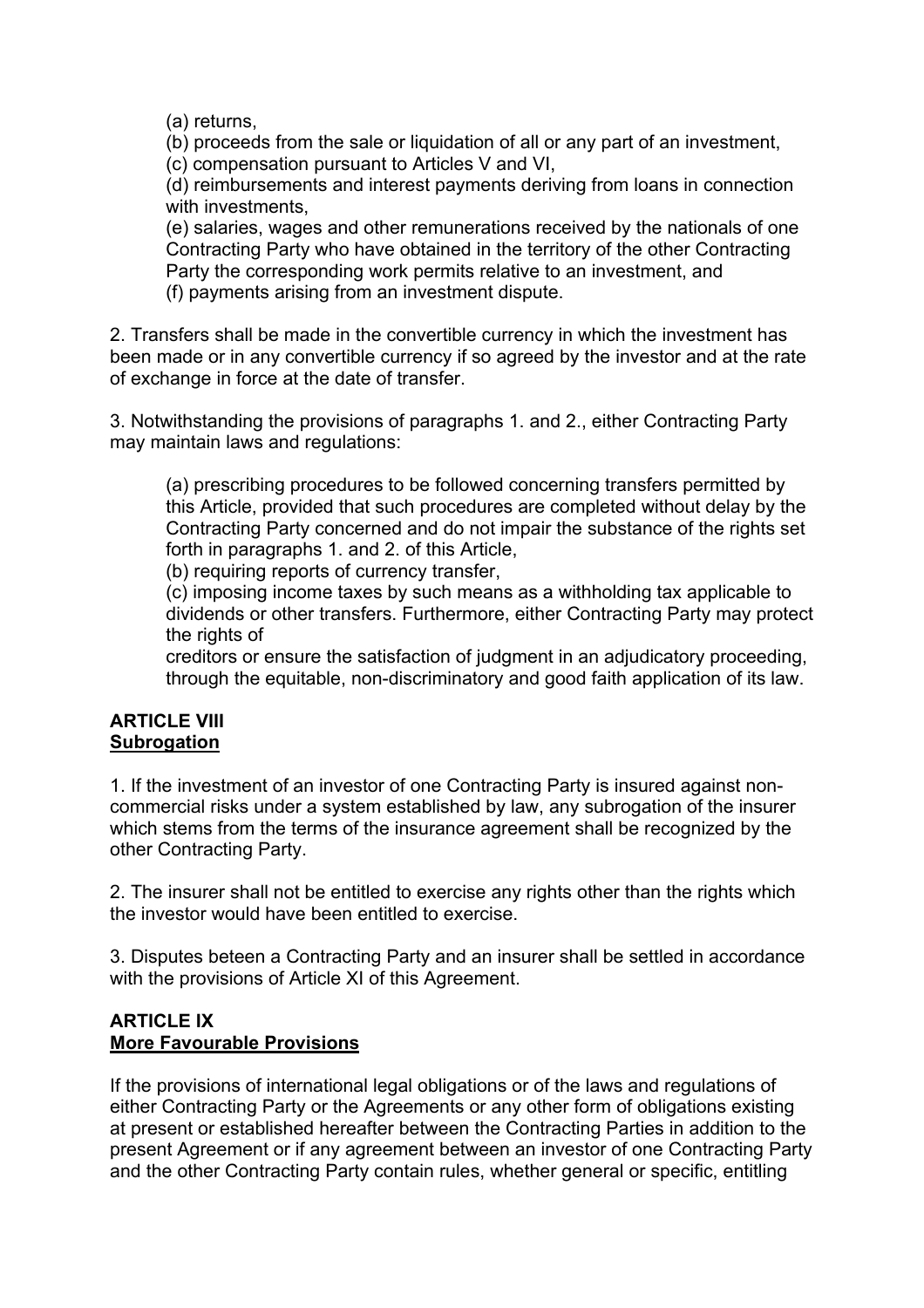investments by investors of the other Contracting Party to a treatment more favourable than is provided for in the present Agreement, such rules shall, to the extent that they are more favourable, prevail over the present Agreement.

### **ARTICLE X Consultations**

The Contracting Parties agree to consult promptly, on the request of either of them, to resolve any disputes in connection with the agreement or to discuss any matter relating to the interpretation or application of the Agreement.

#### **ARTICLE XI Settlement of Disputes Between One Contracting Party and Investors of the Other Contracting Party**

1. With a view to an amicable solution of disputes, between a Contracting Party and an investor of the other Contracting Party in connection with his investment, upon a prior written notification of any of them, consultations will take place between the Contracting Parties concerned.

2. If these consultations do not result in a solution within three months from the date of a written request for settlement, the investor may submit the dispute either:

(a) to the competent tribunal or court of the Contracting Party in whose territory the investment was made; or

(b) to international arbitration of the International Centre for Settlement of Investment Disputes (ICSID), created by the Convention on the Settlement of Investment Disputes Between States and Nationals of other States opened for signature in Washington D.C. on March 18, 1965.

(c) an ad hoc court of arbitration laid down under the Arbitration Rules of Procedure of the United Nations Commission for International Trade Law.

3. Once the investor has submitted the dispute to the competent tribunal or court of the Contracting Party in whose territory the investment was made, or to international arbitration, that election shall be final.

4. The arbitral tribunal shall decide in accordance with the provisions of this Agreement, the laws of the Contracting Party involved in the dispute, including its rules on conflict of law, the terms of any specific agreement concluded in relation to such an investment and the relevant rules and principles of International Law.

5. The arbitrations decisions shall be final and binding on both Parties and shall be enforced in accordance with the laws of the Contracting Party in whose territory the investment was made.

6. Once a dispute has been submitted to the competent tribunal or court or international arbitration in accordance with this Article, neither Contracting Party shall pursue the dispute through diplomatic channels unless the other Contracting Party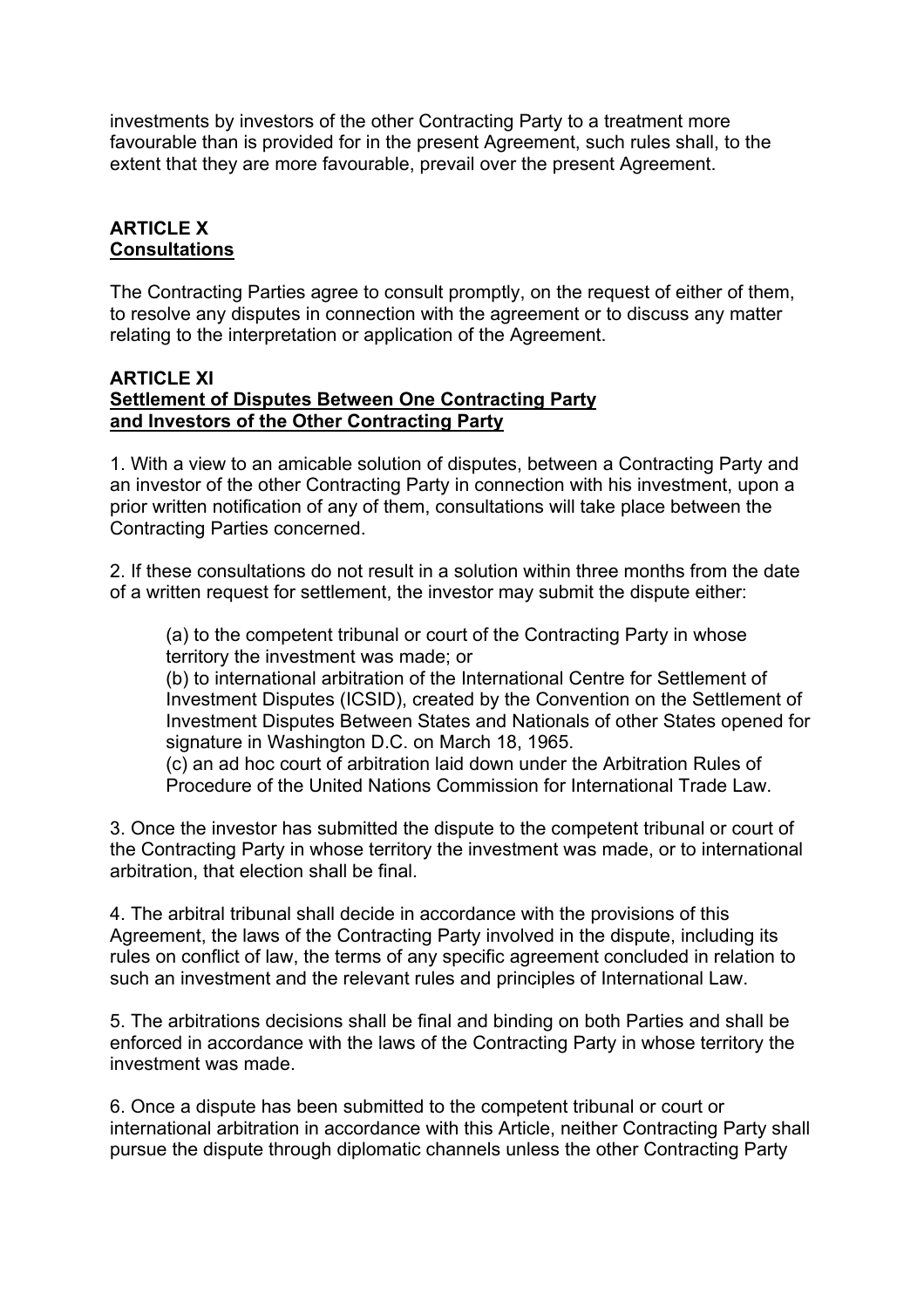has failed to abide or comply with any judgment, award, order or other determination made by the competent international or local tribunal or court in question.

### **ARTICLE XII Settlement of Disputes Between Contracting Parties**

1. The Contracting Parties shall endeavour to resolve any difference between them regarding the interpretation or application of the provisions of this Agreement by friendly negotiations.

2. If the difference cannot thus be settled within six months following the date of notification of the difference, either Contracting Party may submit it to an ad hoc Arbitral Tribunal in accordance with this Article.

3. The Arbitral Tribunal shall be formed by three members and shall be constituted as follows: within two months of the notification by a Contracting Party of its wish to settle the dispute by arbitration, each Contracting Party shall appoint one arbitrator. These two members shall then, within thirty days of the appointment of the last one, agree upon a chairman who shall be a national of a third country.

4. If, within the time limits provided for in paragraph 2. and 3. of this Article the required appointment has not been made or the required approval has not been given, either Contracting Party may request the President of the International Court of Justice to make the necessary appointments. If the President of the International Court of Justice is prevented from carrying out the said function or if that person is a national of either Contracting Party, the appointments shall be made by the most senior Judge of the Court who is not a national of either Contracting Party.

5. The Chairman of the Tribunal shall be a national of a third country which has diplomatic relations with both Contracting Parties.

6. The Tribunal shall have three months from the date of the selection of the Chairman to agree upon rules of procedure consistent with the other provisions of this Agreement. In the absence of such agreement, the Tribunal shall request the President of the International Court of Justice to designate rules of procedure, taking into account generally recongnized rules of international arbitral procedure.

7. The Arbitral Tribunal shall reach its decisions taking into account the provisions of this Agreement, the principles of international law on this subject and the general principles of Law as recognized by the Contracting Parties. The Tribunal shall reach its decisions by a majority vote.

8. Each Contracting Party shall bear the cost of the arbitrator it has appointed and of its representation in the arbitral proceedings. The cost of the Chairman and the remaining cost shall be borne in equal parts by the Contracting Parties unless agreed otherwise.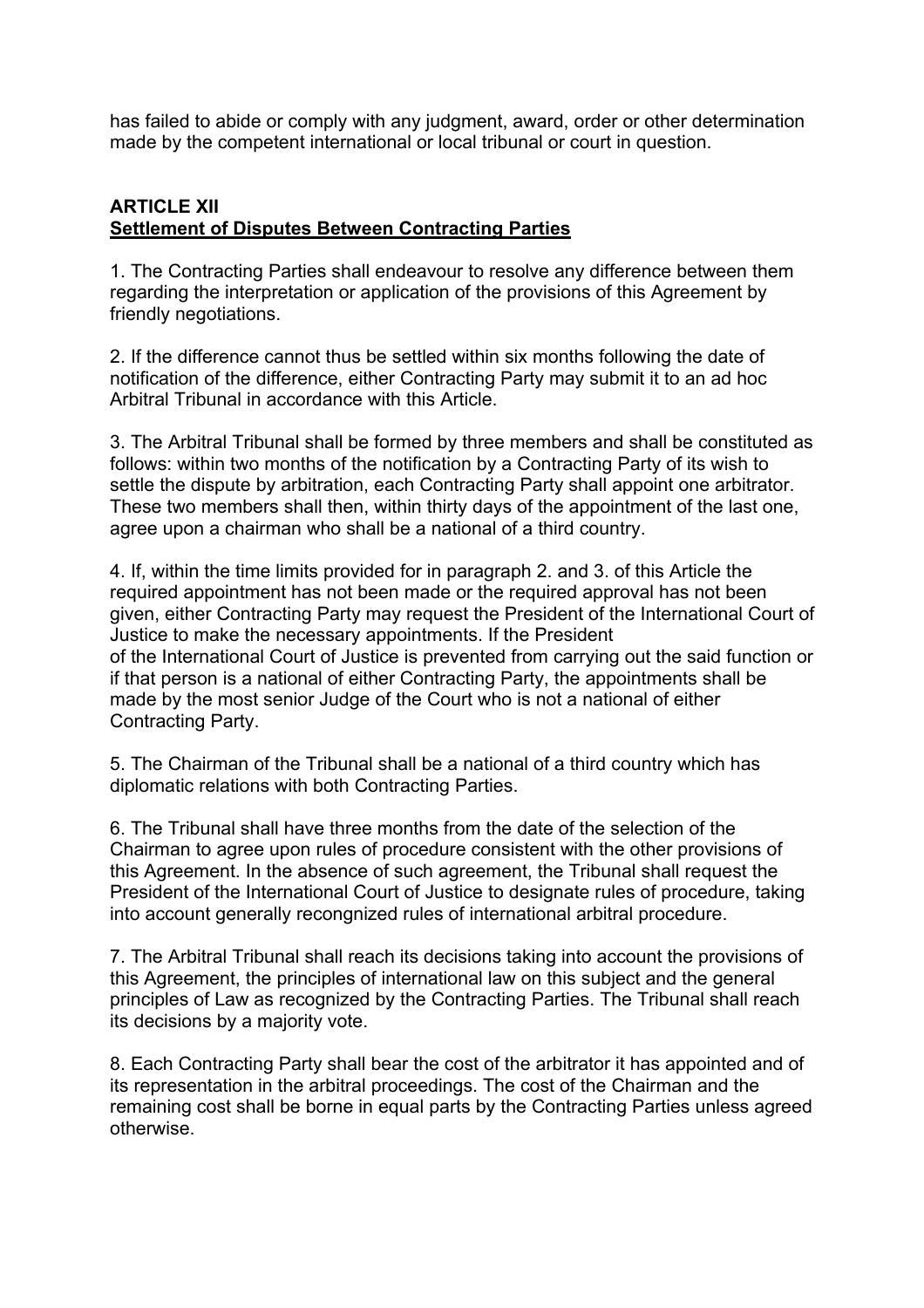9. The decisions of the Arbitral Tribunal shall be final and binding on both Contracting Parties.

10. A dispute shall not be submitted to an international arbitration court under the provisions of this Article, if the same dispute has been brought before another international arbitration court under the provisions of Article XI and is still before the court.

#### **ARTICLE XIII Final Provisions**

1. The Contracting Parties shall notify each other when the constitutional requirements for the entry into force of this Agreement have been fulfilled. The Agreement shall enter into force thirty days after the date of the latter notifications.

2. This Agreement shall remain in force for a period of ten years. Thereafter it shall remain in force indefinitely unless one of the Contracting Parties gives one year's written notice of termination through diplomatic channels.

3. In respect of investments made prior to the date when the notice of termination of this Agreement becomes effective, the provisions of this Agreement shall remain in force for a further period of ten years from that date.

4. This Agreement may be amended by written consent between the Parties. Any amendment shall enter into force when each Contracting Party has notified the other that it has completed all internal requirements for the entry into force of such amendment.

DONE at Santiago, on this twenty first day of august, one thousand nine hundred and ninety eight in duplicate in the Spanish, Turkish and English languages, all texts being equally authentic. In case of any divergence of interpretation, the English text shall prevail.

On signing the Agreement on the Reciprocal Promotion and Protection of Investments between the Republic of Chile and the Republic of Turkey have, in addition, agreed on the following provisions, which shall be regarded as an integral part of the said Agreement.

## **Ad. Article VII**

1. Capital can only be transferred one year after it has entered the territory of the Contracting Party unless its legislation provides for a more favourable treatment.

2. A transfer shall be deemed to have been made without delay if carried out within such period as is normally required for the completion of transfer formalities. The said period shall start on the day on which the relevant request has been submitted and may in no case exceed thirty days.

DONE at Santiago, on this twenty first day of august, one thousand nine hundred and ninety eight in duplicate in the Spanish, Turkish and English languages, all texts